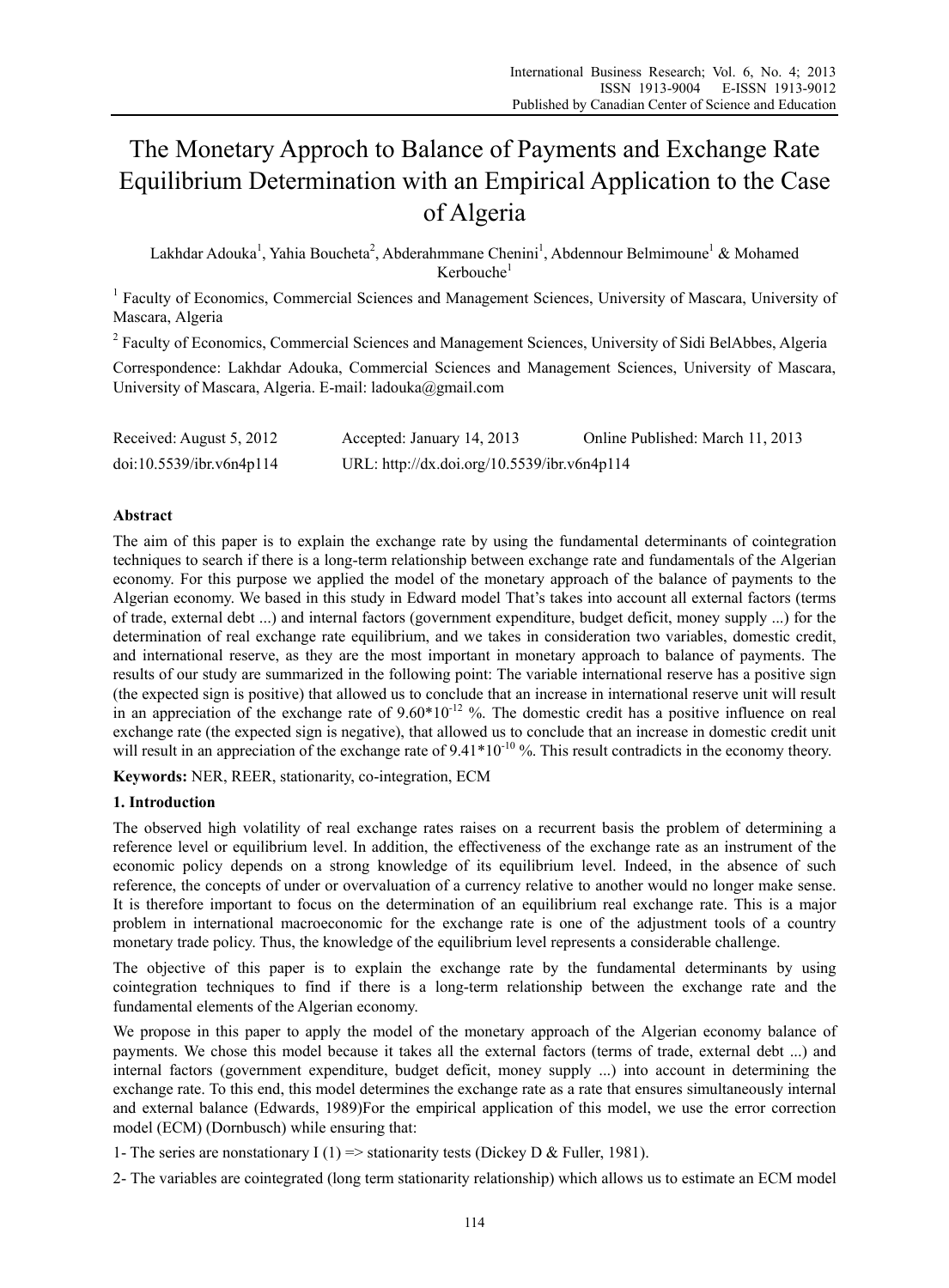describing the dynamics of return to equilibrium.

This article is build following these steps: model presentation, statistical data analysis, study of the stationarity and estimate ECM model.

#### **2. The Theoretical Background of the Monetary Approach to the Balance of Payments**

Referring to the study of Jean-Jacques Ekomie, the monetary approach to the balance of payments (Bourguinat, 1997; Greffe, 1991; Hellier, 1994; Neme, 1991) is one of the main theories of the adjustment of international payments. This approach is considered as an extension of Hume's (1752) automatic foreign trade equilibrium, Thornton (1802), Ricardo (1810, 1817) and Stuart Mull (1848).

The monetary approach to the balance of payments was developed by the International Monetary Fund (Polak, 1957) and was further developed by Mundell (1968, 1971), Dornbush (1973), Mussa (1974), Johnson (1975, 1976, 1977) and Frenkel and Johnson (1976).

The approach to the balance of payments (EkomiI, 2000) is essentially a monetary phenomenon. Its overall balance is a mere reflection of the domestic currency market situation. Therefore, the variations in international reserves, used in accessing the payments imbalances depend on the gap between supply and demand for money. An expansive monetary policy thus leads to an excess of overall expenditure source of foreign exchange reserves decline. This leads to the national currency depreciation to readjust the deficits of balance of payments (EkomiI, 2000). The monetary approach to balance of payments establishes a fundamental relationship between the exchange rate evolution and the evolution of the internal and external money mass from the following equations (Hellier, 1994).

$$
s = \frac{p}{p^*}
$$
 (1)

$$
M_d = KPY \tag{2}
$$

$$
M_d^* = K^* P^* Y^* \tag{3}
$$

$$
M_o = m(c + sR) \tag{4}
$$

$$
M_d = M_O = M \tag{5}
$$

$$
M_{\phantom{a}d}^*=M_{\phantom{a}O}^*=M^*
$$

With:

*P* : The domestic price level;

 $p^*$ : The foreign price level;

*s*: The expected exchange rate;

 $M_d$ : Demand for the money;

 $M_{\Omega}$ : The money supply;

: The reciprocal of reserve ratio; *m*

: The volume of credit; *c*

: The stock of foreign currencies reserve; *R*

Equation (1) describes the principle of purchasing power parity (Balassa, 1964) according to which a national currency unit must have the same purchasing power in the domestic economy and abroad given the exchange rate that exists between countries. Function (2) represents a money demand function defined by Fisher's quantitative law of currency in which Md depends on real income Y and the general level of prices P. Equation (3) describes the equilibrium condition of the money market; the money supply Mo has an internalcomponent; the domestic credit and an external component which is the country's reserve currency. The equilibrium condition of the money market allows us to write the following relation (Mohamed, 2003)

$$
M_d = m(c + sR)
$$

By replacing Md by its value, we obtain: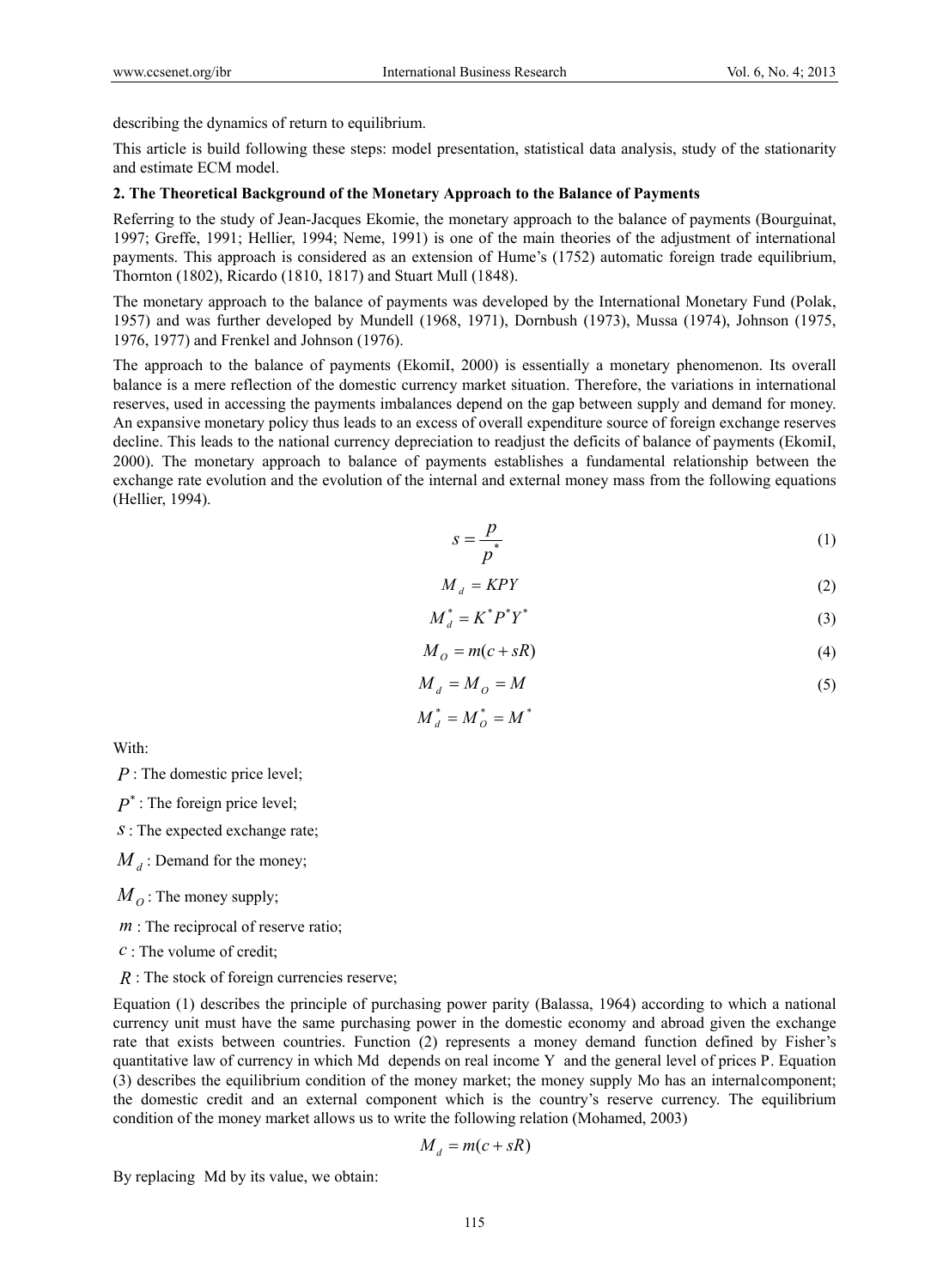$$
M_d = KPY = m(c + sR)
$$

With the hypothesis of the price unicity law, one can write the following relation:

$$
KSP^*Y = m(c + sR) \tag{6}
$$

From equation (6) we deduce the following relationship:

$$
\frac{KSP^*Y}{m} - c = sR
$$

From this, we can say that the external equilibrium depends on the level of domestic credit. Any excess of the money supply relative to demand automatically leads to a payments balance deficit. We will discuss two situations (Mohamed, 2003).

If  $Md \leq Ms$ , The balance of payments is in deficit, the devaluation allows to increase the prices.

The price effect reduces monetary inflows and increases the demand for money. -If  $Md \geq Ms$ , An increase of money supply through credit helps restore the equilibrium. In deriving the above equations we have (EkomiI, 2000)

$$
\frac{ds}{s} = i - i^*
$$
\n
$$
\frac{dM_d}{M_d} = i \frac{dM_d^*}{M_d^*} = i^*
$$
\n
$$
\frac{dM_d}{M_d} = \frac{dM_O}{M_O} = \frac{dM}{M} = i
$$
\n(8)

$$
\frac{dM_d^*}{M_d^*} = \frac{dM_o^*}{M_o^*} = \frac{dM^*}{M^*} = i^*
$$
\n(9)

With i and i<sup>\*</sup> respectively representing the domestic inflation rate and foreign one.

Building on equations (8) and (9), equation (7) becomes:

$$
\frac{ds}{s} = \frac{dM}{M} - \frac{dM^*}{M^*}
$$

According to this formula, we can say that according to the monetary approach to balance of payment, any change in the exchange rate corresponds to a difference of the variation rates of the internal and external component of the money supply. This means that, in a rating system with uncertainty, an increase of the stock of domestic currency stronger than that of the foreign currency is likely to cause the depreciation of the national currency for production levels and data. In contrast, an expansion of the foreign currency faster than the domestic money supply leads to the appreciation of the currency.

The monetary model of balance of payments can be written as follows (EkomiI, 2000) (Greffe, 1991).

$$
log(TCRt) = a log(CIt) + b log(REt) + c
$$
\n(10)

With:

: The real exchange rate *TCR*

: The Domestic Credit *CI*

: International reserves (foreign assets) *RE*

: Constant *c*

It is found that the model of balance of payments can be written as a function of domestic credit and international reserves (foreign assets).

#### *2.1 The Domestic Credit*

Domestic credit includes net claims on the state and credits to the economy. Net claims on the state or claims on the public tresor can identify the monetary stance of the state vis-à-vis the monetary system (EkomiI, 2000). In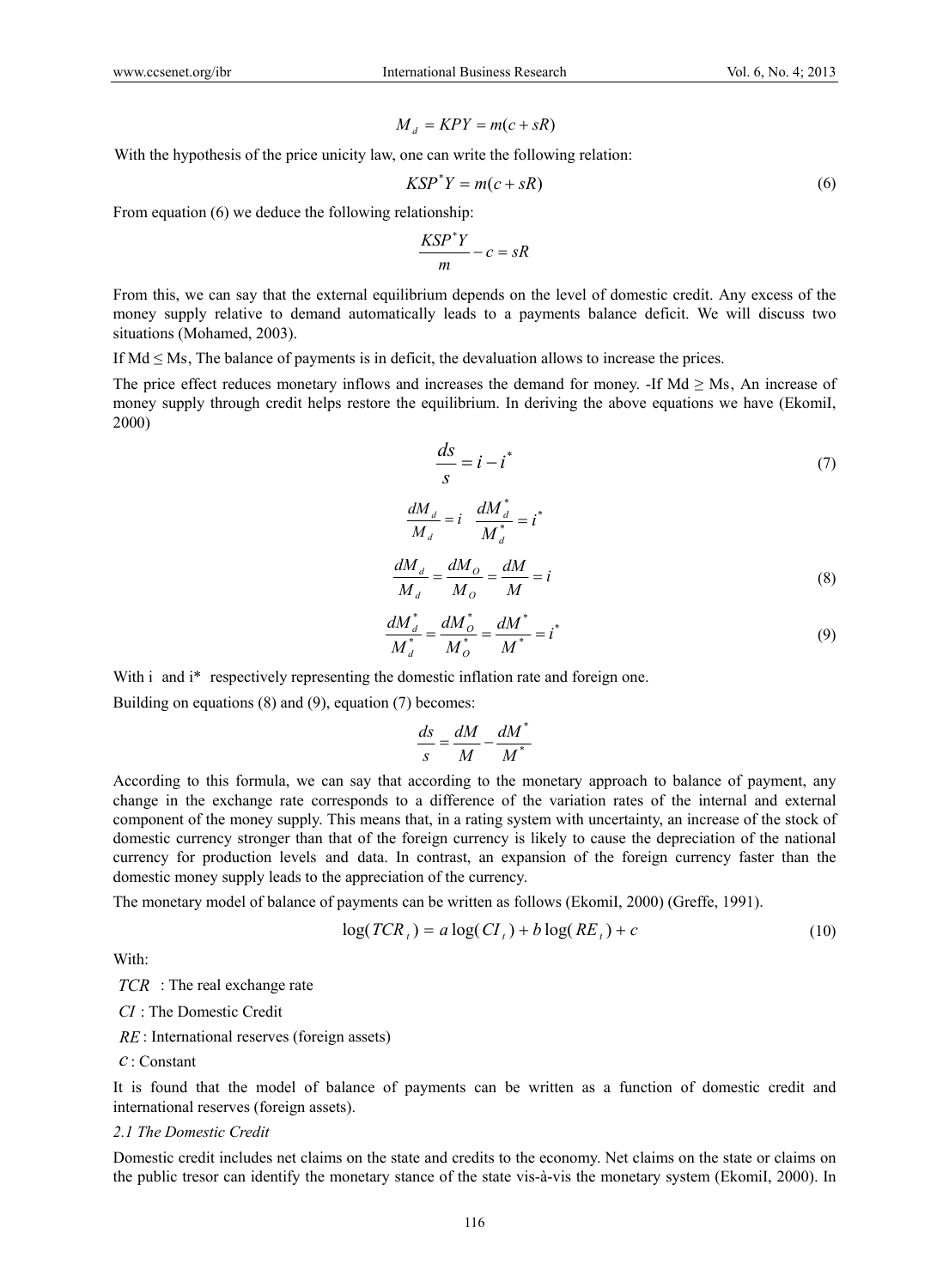contrast, credits to the economy represent the outstanding loans from the monetary system to public enterprises, non-monetary financial institutions and the private sector that receives the bulk of these funds (EkomiI, 2000).

To measure the impact of domestic credit on net foreign assets, it makes sense to use Polak's coefficient (Mundell R.A, 1960) (Mussa, 1974) which is calculated by the following formula:

$$
P = \frac{H.V}{1 + H.V}
$$

With:

P: Polak coefficient;

H: The degree of openness;

V: The speed of money circulation.

Polak's coefficient estimate the loss of foreign currency induced by the expansion of domestic credit.

A high level of openness can be explained by the production apparatus inability to satisfy the basic needs of the country. Therefore, an expansive credit policy leads to an increase in imports and leaves a great pressure on foreign assets.

There is an inverse relationship between the exchange rate and domestic credits that is to say an increase in domestic credits leads to a depreciation of the real exchange rate, while falling domestic credit appreciates the real exchange rate.

#### *2.2 The Net Foreign Assets*

Net foreign assets represent the difference between foreign currency assets of the primary banks and the central bank, consisting mainly of assets deposited in the operating account within the Treasury, on one hand, and one the other hand the short-term liabilities of these same institutions (EkomiI, 2000). They allows to appreciate the external covering of a country currency. There is a direct relationship between the exchange rate and external assets that is to say an increase in foreign assets leads to an appreciation of real exchange rate, while lower foreign assets depreciate the real exchange rate.

#### **3. Empirical Application of the Model of the Monetary Approach to the Payments Balance**

#### *3.1 Model Specification*

The estimated model has two relationships linking the real exchange rate of the dinar and its fundamental determinants; a stationary long term relationship and a short term relationship taking into account the dynamics of convergence to the equilibrium point. So we have:

$$
\log Q_t = \beta' \log X_t + U_t \tag{11}
$$

With X takes the following variables:

CI: The Domestic Credit;

RE: The international reserves;

Ut: An independently and identically distributed random walk (iid).

The real exchange rate  $(Q)$  is defined as follows:

$$
Q = \frac{TCN}{PPA}
$$

With:

TCN: nominal exchange rate;

PPP: the purchasing power parity.

The reduced model of the monetary approach to balance of payments that we will apply is written in this form:

$$
Q = a(CRINT) + b(RESINT) + c
$$
\n(12)

The equilibrium real exchange rate  $Q^*$  is derived by replacing in equation (12) or equation (13) the fundamental determinants by their expected values Xs.

The error correction models (ECM), allow to model the adjustments that lead to a situation of long-term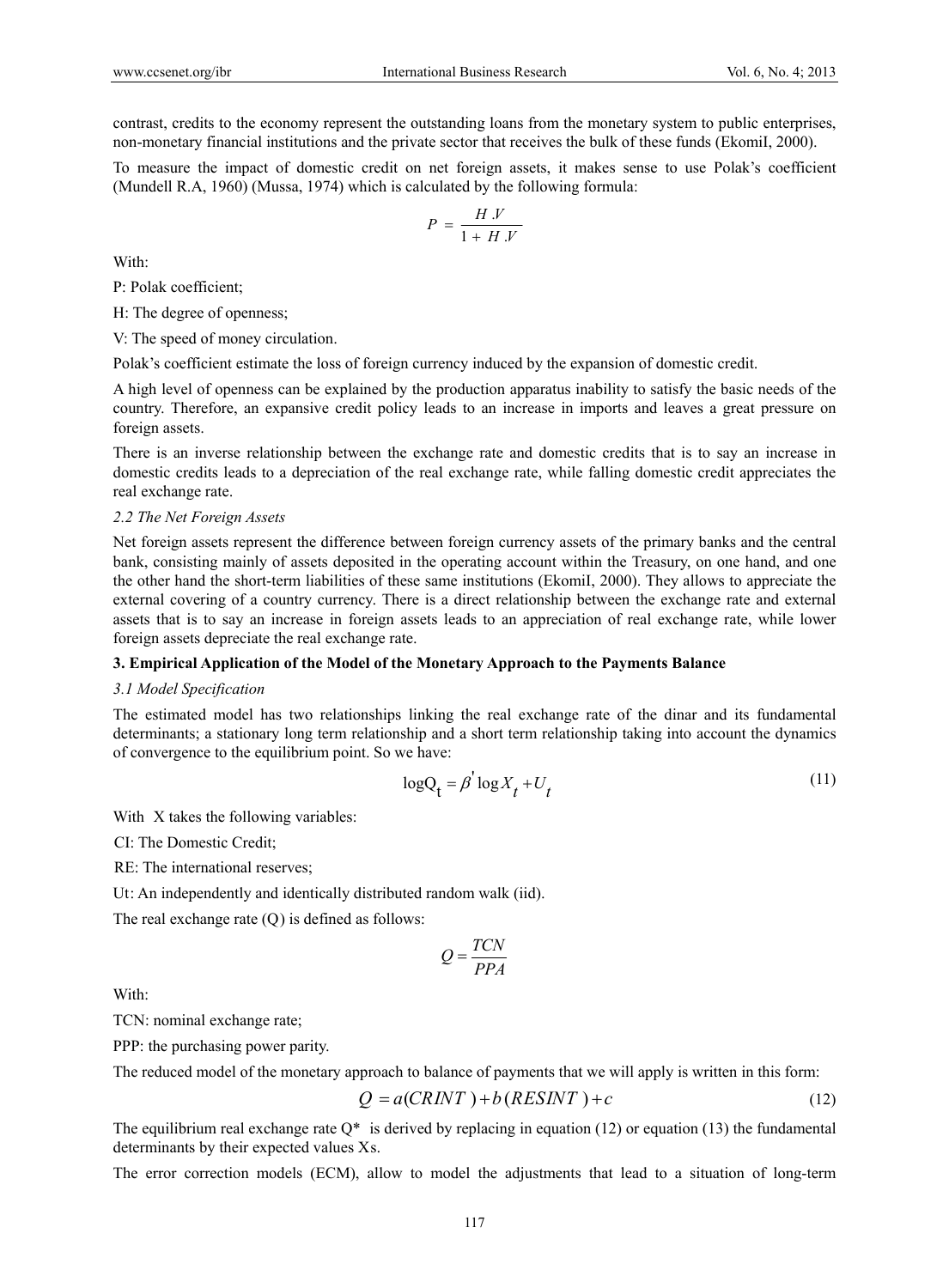equilibrium. These are dynamic models that incorporate both changes in short-term and long term. The ECM allows the integration of short-term fluctuations around the long-term equilibrium (Johnson, 1977).

The error correction model (ECM) is written as follows:

$$
\Delta Q_{t} = \gamma \left( Q_{t-1} - \beta' X_{t-1} \right) + \sum_{i=1}^{p} \lambda_{i} \Delta X_{t-i} + \sum_{j=0}^{p} \rho_{j} \Delta Q_{t-j} + w_{t}
$$

With

 $\Delta$  the difference operator; wt an independent and identically distributed random walk;

For the equilibrium to be stable in the long-term  $\gamma$  must be in the open interval from -2 to 0 (Baffes, Elbadawi, & O'connel, 1999).

In order to determine a referential real exchange rate for the Algerian economy we will apply empirically the model of the monetary approach to balance of payments using the following static equation:

$$
Q = a(CRINT) + b(RESINT) + c
$$

*3.2 Algerian Exchange Policy and Statistical Data* 

# 3.2.1 Algerian Exchange Policy

Exchange policy has objective as how to determinate exchange rate of national currency. The exchange rate is the price at which one currency can be exchanged against another. The monetary value of the most common is the bilateral exchange rate quoted by a market operator or exchange published by a newspaper. The bilateral exchange rate of the dinar / dollar was fixed at 4.94 in 1974 was jump up in 2000 to 83.

Assessing the value of a currency on the foreign exchange market by studying one or more bilateral exchange rates, can be deceiver in the same way that estimating the general price level considering only the price of one or several baskets product. As any price index, the bilateral exchange rate of a currency can be combined in various ways to construct an index of effective exchange rate. Policies establishing the exchange regulations of the national currency have known four main phases:

### 3.2.1.1 From 1961 to 1970

After independence, Algeria was attached to the France. The currency was freely convertible and transferable. Unfortunately, after the massive capital flight and imbalances in the balance of payments, monetary authority instituted in 1963, the exchange control on all transactions with the rest of the world.

This change has been accompanied by various measures to control foreign trade, for example: the quota of foreign trade, the creation of the National Board of Trade, the control of all operations of export and import.

These measures were followed in April 1964 by the establishment of the national monetary unit "Algerian dinar" whose value was set at 180 mg of fine gold. The Algerian dinar (DA) has replaced the new franc (NF) for parity  $1DA = 1NF$ 

For political reasons, Algeria has decided to attach the value of its currency to a basket of currencies selected according to its important trading partners. The value of the dinar is administratively determined based on changes in the basket of currencies. The price of each currency is assigned by weighting coefficient giving the importance of external trade expressed in the same currency.

The attachment of the dinar to a basket of currencies, offers the advantage of stabilizing the nominal effective exchange rate, but leaves a variability bilateral price against the currencies in the basket this will increase the risk of changes to decision maker.

## 3.2.1.2 From 1978 to 1988

This stage is characterized by the implementation of a new management system for public companies, including the Socialist Management of Enterprises (GSE), the General Statute Worker (TMS) and the launch of economic development plans. The aim is to stimulate productive investment and facilitate foreign trade operations. Many legal texts came to regulate investment.

This period is marked by the total monopoly of the state on the economy. All production operations and marketing offices are confided to the state. Legal texts have set the terms of access to foreign exchange market.

All imports registered under the monopoly are subject to GIA (Global Import Authorization) and any product is not in this context requires an import license.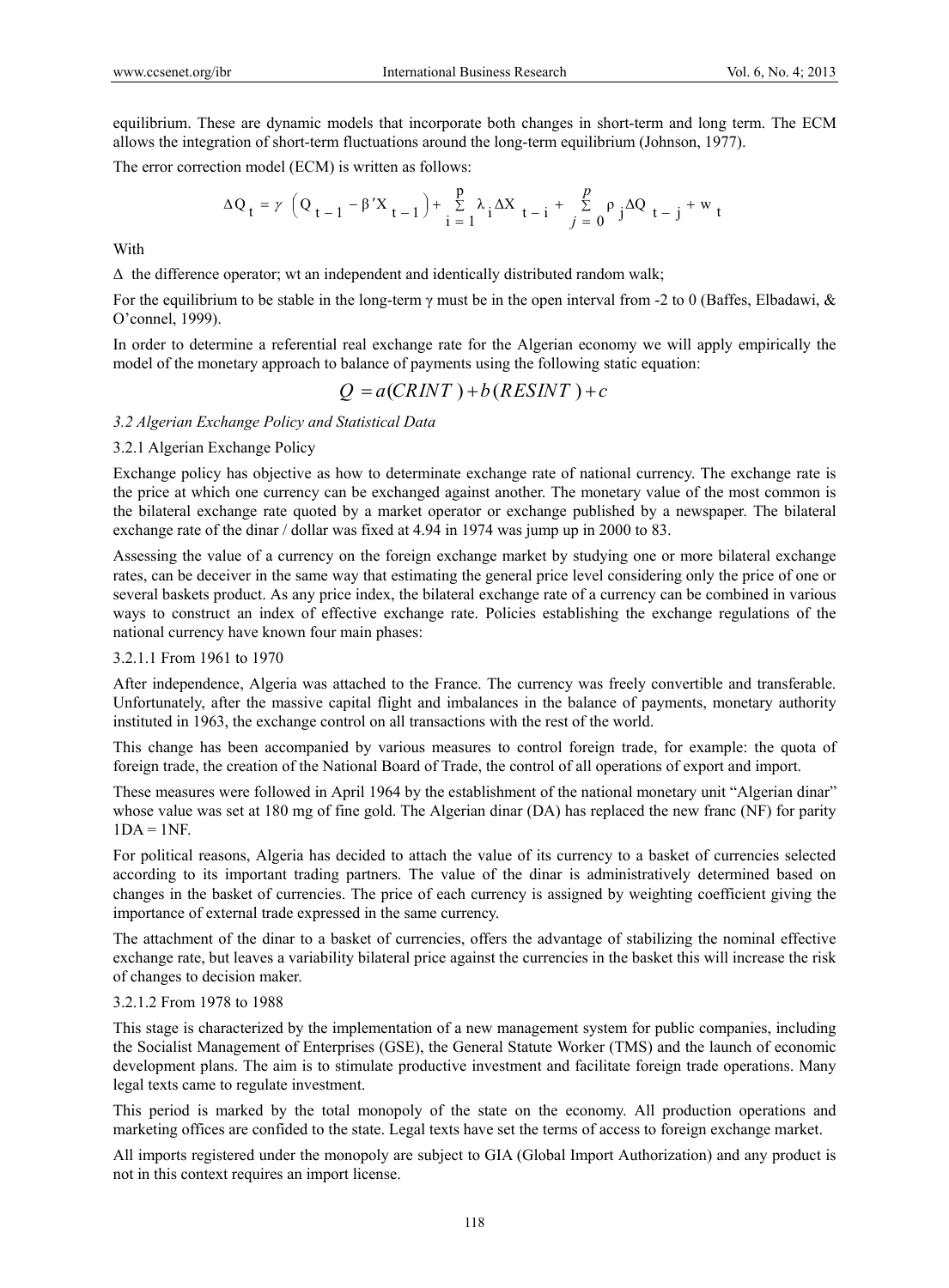The public and private enterprises cannot benefit from the retrocession of the foreign currency generated by their activities with the rest of the world, With the exception of the mixed-economy companies, the amount of retrocession is fixed at 20 %.

As well as from 1974 the access restrictions to the foreign exchange market accompanied by policies of import quotas had given birth to the parallel exchange market (parallel market, informal market or black market of exchange rates).

The table 1 shows the evolution of the Algerian dinar in the market of official and unofficial exchange.

Table 1. Evolution of the Algerian dinar in the market of official and unofficial exchange

|                          | 1970 | 1974 | 1977 | 1980 | 1987 |
|--------------------------|------|------|------|------|------|
| <b>Official Market</b>   | 0.1  | 1.U  | .    | 0.62 | 0.80 |
| <b>Unofficial Market</b> | 1.U  | .    | .    | 4.V  | 4.U  |

Source: A, Henni, Essai sur l'économie parallèle. Ed. Enag 1991.

### 3.2.1.3 From 1988 to 1994

The events that have shaken the Algeria in 1988 have given birth to a beginning of a break with the socialist mode of management. As well new reforms to economic and legal character came give a new breath to the Algerian economy, among as: the law on the autonomy of enterprises (1988), the law on currency and credit (1990), the law on the price.

The objective of these new reforms was to break with the monopoly of the State on foreign trade, to rehabilitate the private companies, to gradually provide a management autonomy to public enterprises for their permit to operate a good transition to a market economy, finally to ensure the autonomy of the Central Bank in relation to the Public Treasury.

The reforms recommend: that private firms can access the official exchange market through the chamber of commerce, 1991 the launch of a partial convertibility (current account), the realization of full convertibility in 1993

# 3.2.1.4 From 1994 till Now

Access to the official market of exchange is made possible by the IMF to all economic operators (public or private) following the signature by the Algeria in 1994 of a first agreement on the rescheduling of a portion of its debt. The exchange rate regime of this period is a system of managed floating. The exchange rate varies according to supply and demand of the market for interbank exchange.

In other words, it is freely determined according to the law of supply and demand for foreign currency on the interbank foreign exchange market which has been established by a regulation of the Bank of Algeria in December 1995.On the legal plan this market is defined as: "the place where the banks and financial institutions negotiate freely of operations for the purchase or sale of currency against the national currency, for their account or for their client."

The determination of exchange rates of dinars is based on the offer and the demand for foreign exchange, of this, stems two questions:

1- From where comes the supply of foreign currency on the interbank market?

2- What is the demand for currency on the interbank market?

The supply of foreign currency on the interbank foreign exchange market comes from:

1- of the interventions of the Bank of Algeria, during the operations for the purchase of national currency;

2- on the part of export earnings non-hydrocarbon, that any exporter resident in Algeria is required to surrender against the national currency;

3- of the financial credits or borrowing in currency, contracted by the banks and financial institutions for their account or for their customers.

The demand for foreign currency on the interbank market is used to cover the common operations of banks and financial institutions as well as those of their customers. These operations are limited to funding operations that require the non-hydrocarbon, to the coverage of imports and the payment for the service of external debt. The market for interbank exchange of the dinar consists of two compartments: the first is the foreign exchange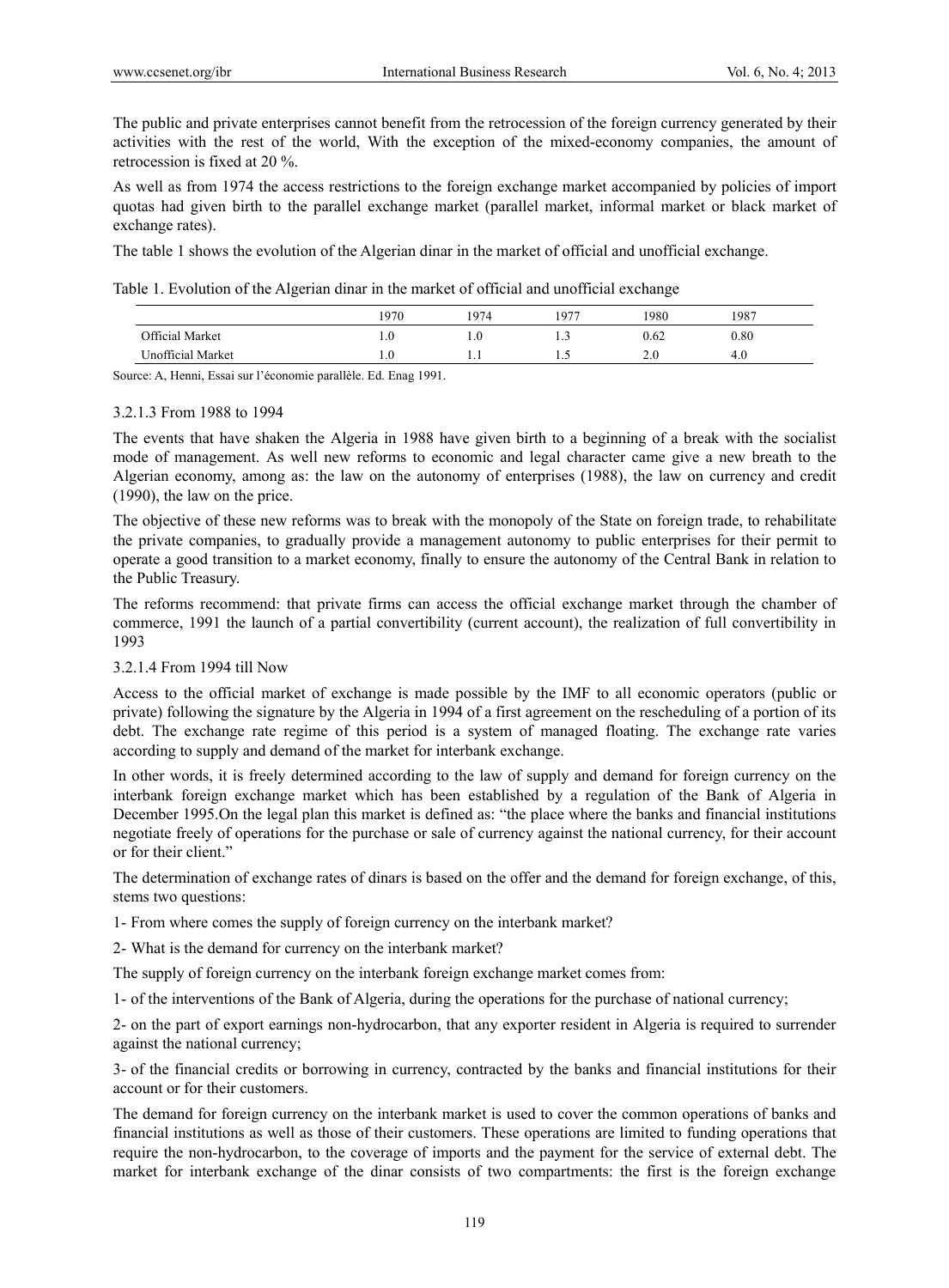transactions in cash and the second the foreign exchange transactions in the long term.

Nowadays, the market for interbank exchange of dinar remains incomplete. Although the market for foreign exchange transactions had been planned in the regulation of the Bank of Algeria in 1995, but the market still unfindable. Thus, in this market, there are no derivative products. This shows well the under development of the Algerian banking system.

We can summarize the mission of the Bank of Algeria in the following points.

1- "It must monitor the operation of the interbank market".

2- "It must ensure the regulatory compliance of operations for the purchase and sale of foreign currency".

3- "It must continuously ensure compliance with the prudential ratios of the various banks that occur on the foreign exchange market".

Concerning the operation of the market for interbank exchange, currently interbank exchange is supposed to operate continuously, in other words, the exchange rate for the dinar can vary instantly. Contrariwise before restoration of interbank exchange market, the exchange rate for the dinar was determined, following the fixing for a period of one week. However, the Bank of Algeria can intervene in the revenue of hydrocarbon levels to avoid the exchange-rate undesirable. The convertibility of the dinar is regulated and limited to only operations of the current account and to the payment of expenses of health and education, when these two operations are carried out abroad.

#### 3.2.2 The Statistical Data

Data taken from the International Financial Statistics (IFS) are annual and cover the period 1980-2010.



Figure 1. The evolution of the variables of interest

We can notice on the figure of domestic credit a slow credit growth during the period 1970-1980. During the following period from 1980 to 1990 the credit growth accelerated more than in the previous period. This acceleration in the growth can be justified by costs of the developing program with rising costs from one year to the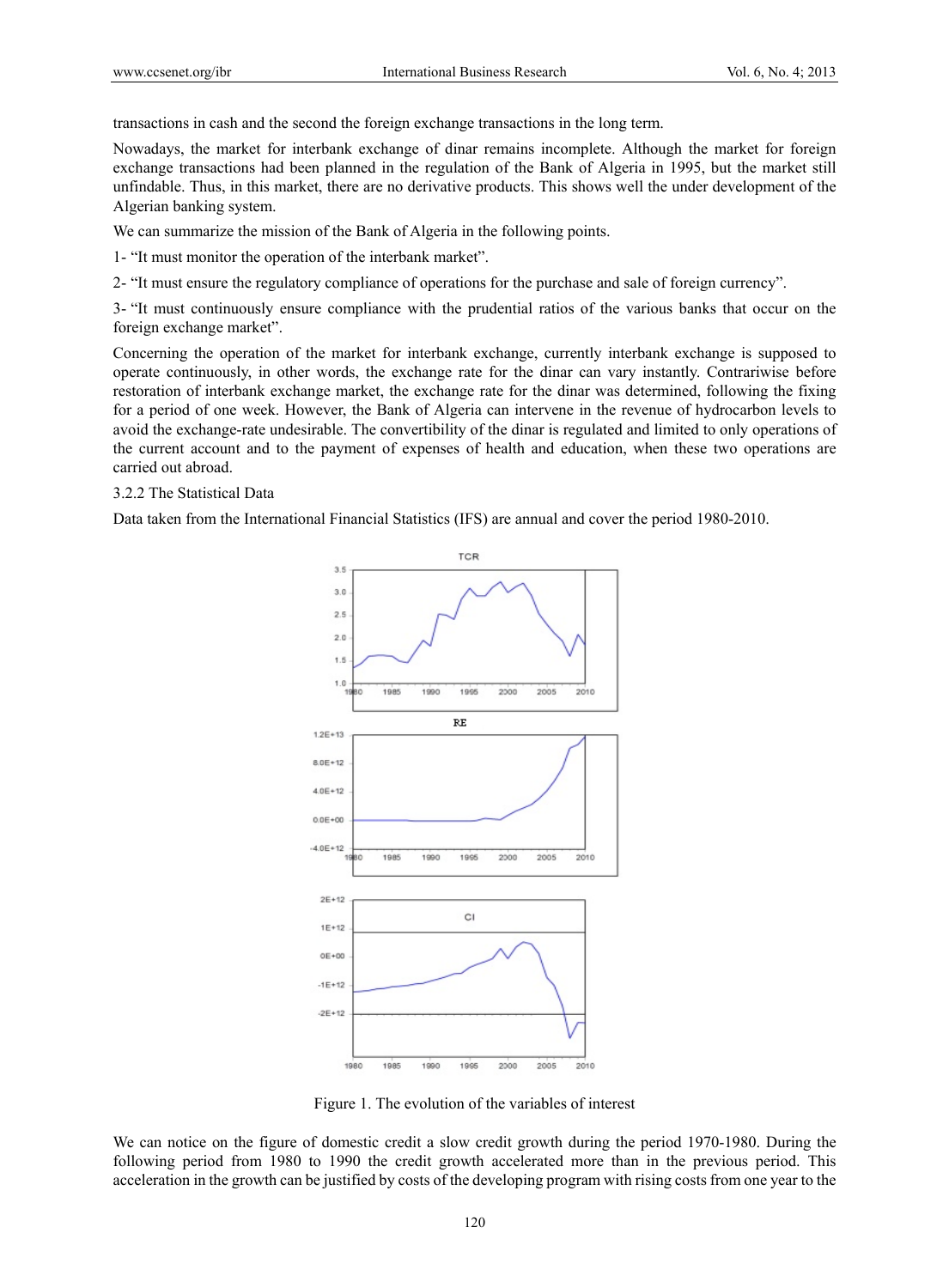next. There is also a decrease of the domestic credit curve during the period from 1990 to 2000. This period was characterized by several devaluations of the national currency the Dinar. There was devaluation in 1991, 1994 and 1996. This period knew the application of the structural adjustment program during the period 1994-1998. There is growth of the credit curve from 2000 to 2005, period which corresponds to the application of the economic stimulus program.

On the curve of international reserves, we can detect two periods, the curve is constant from 1980 to 2000 and then it grows starting from the year 2000. Algeria being an oil exporting country whose oil revenue accounts for almost 98% of its total revenue, makes that foreign assets (international reserves) are strongly bound to the price of oil, which has seen a significant increase since the year 2000.

# *3.3 Testing of Unit Root*

There are many unit root tests. The pioneering work in this area are those of Fuller (1976) and Dickey and Fuller (1979.1980). The Dickey-Fuller tests are parametric, this tests highlight the character of a stationary or non-chronic with determining a deterministic trend or stochastic. These tests are based on an estimate of an autoregressive process.

Dickey and Fuller consider three basic models for the series:

- Model (1) model without constant or deterministic trend

$$
X_t = \rho X_{t-1} + \varepsilon_t
$$

- Model (2): model with constant and non-trend

$$
X_t = \rho X_{t-1} + b + \varepsilon_t
$$

- Model (3): model with constant and trend

$$
X_t = \rho X_{t-1} + at + b + \varepsilon_t
$$

In all three models, we assume that  $\varepsilon_t \longrightarrow BB(0, \sigma_{\varepsilon}^2)$ 

The test principle is:

 $H_0$ :  $\rho = 1$  Presence of a unit root; the series is non-stationary;

 $H_0$ :  $|\rho|$  < 1 Absence of unit root; the series is stationary;

If  $H_0: \rho = 1$  is accepted in one of these three models, then the process is non stationary.

The test strategy is sequential; we start from the model (3) to the model (1).

In our study we will apply the ADF test and we determined the number of lags using partil autocorrelation function by studying the significance of the coefficients of partial correlations. The application of this method based on the study of corréllogramme for different variables in equation (12), we obtained the lags for all variables.

After we determined the lags for each variable, we adopted the strategy of sequential ADF test to examine the stationarity of the study variables. The following table summarizes our application:

| Variables     | Lag | ADF      | Order of integration |  |
|---------------|-----|----------|----------------------|--|
| Q             |     | $-0,12$  | I(1)                 |  |
| dO            |     | $-5,41$  | I(0)                 |  |
| <b>CRINT</b>  |     | $-0,72$  | I(1)                 |  |
| <b>RESINT</b> |     | 6,82     | I(1)                 |  |
| d(RESINT)     |     | $-1,65*$ | I(0)                 |  |
| $d$ (CRINT)   |     | $-4,35$  | I(0)                 |  |

Table 2. Augmented Dickey-Fuller test

By comparing the ADF statistic (Table 2) with the critical value of ADF for a significance level of 5%. This comparison shows that the null hypothesis of nonstationarity is accepted for the variables in level (real exchange rate, domestic credit, international reserve), by cons we see that the hypothesis null is rejected for the same variables in first differences (Table 2) the Series (real exchange rate, domestic credit, international reserve) are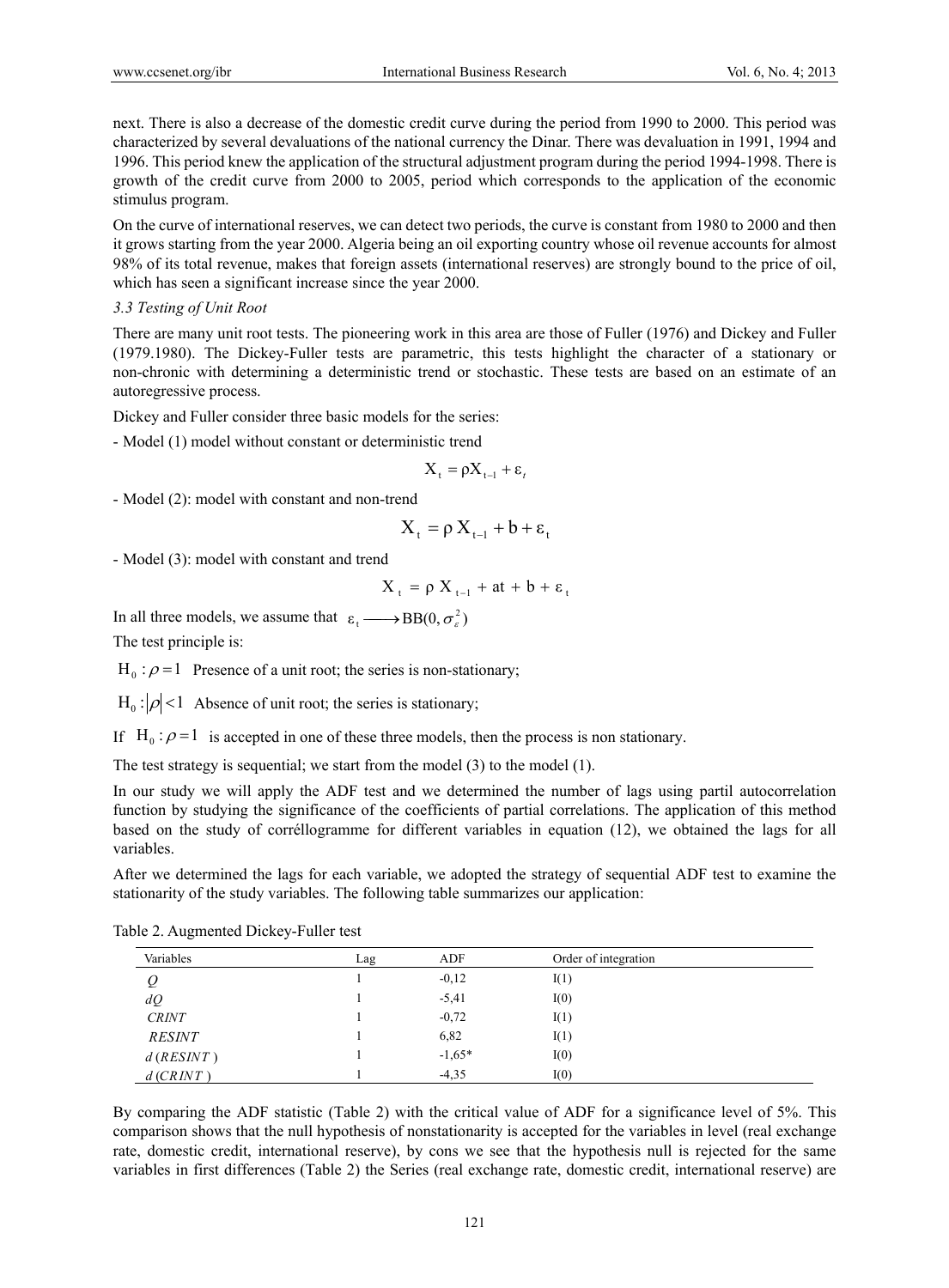then integrated of order 1, since the first difference of each of these variables is stationary I (0).

#### *3.4 The Cointegration Test*

We recall, for a long term relationship between several variables, two conditions must be met, first the variables must be non-stationary and integrated into the same order. Secondly their stochastic trends must be linked.

The ADF tests suggest therefore assume the existence, of a cointegration relation between real exchange rate, domestic credit, international reserve.

To investigate the existence of a long-term relationship between the variables in the model, we applied two methods:

- the general method of maximum likelihood (Johnson, 1977) (Johnson, 1975) (Johnson & Frenkel, 1976).
- The two-step method of Engle and Granger (1978).
- 3.4.1 The Johansen Test

The applied of the trace test, we can detect the number of cointegration vectors. The hypothesis of this test is:

- $H_0$ : There are at most r cointegrations vectors.
- $H_1$ : There are at least r cointégations vectors.

When the statistical Trace is below the critical values at a significance level, we accept  $H_0$ ; otherwise we reject  $H_0$ . This test is applied sequentially from  $r = 0$  to  $r = k-1$ .

Table 3. The Johansen test

| Eigen values | Likelihood ratio (trace statistic) | critical value | Hypothesis on the number the of EC |
|--------------|------------------------------------|----------------|------------------------------------|
| 0.37         | 33,62                              | 29.79          | None                               |
| 0.24         | 9.08                               | 15.49          | At least one                       |
| 0,007        | ).22                               | 3.84           | At least two                       |

First we test the hypothesis that the number of cointegration vectors is strictly zero  $(r = 0)$  (column Likelhood ratio, Table 3).

We note that the statistics of the Trace for  $r = 0$  (33.6) is greater than the critical value (29.79), which leads us to reject  $H_0$ .

We then test the hypothesis that the number of cointegration vectors is strictly equal to one  $(r = 1)$ . Statistics of Trace for  $r = 1$  (9.08) is lower than the critical value (15.49), which brings us therefore to accept H<sub>0</sub>.

With The tests trace of the Johansen, we conclude that there is a cointegration relationship between the three variables.

#### 3.4.2 Application Method of Engle and Granger

The notion of cointegration assumes that if two variables X and Y are integrated of order one  $(I(1))$ , and there exist a stationary linear combination of these variables I (0), then one can conclude that X and Y are cointegrated of order (1,1). We have already shown that the series are nonstationary and integrated of the same order. It remains, then, to test if the residual of this linear combination is stationary. In the case where, the deviations from the equilibrium value tend to cancel in time then, a long-term relationship exist between the variables.

We estimate in a first stage, with OLS, the long-term relationship:

$$
Q = 9.41*10^{-13}(CRINT) + 9.60*10^{-14}(RESINT) + 1,60 + \varepsilon
$$
\n(13)

We Deduced from the estimate of the relationship (12), the series of residues, recall that:

- If the residues are non-stationary, the estimated relationship of long-term (12) is a spurious regression.

- If the residuals are stationary, the estimated relationship of long-term (12) is a cointegraton relationship.

To test the stationarity of residue, we will use the critical values tabulated by Mackinnon(1996) in applying the ADF test.

The results from applying the ADF test on residuals of the relationship between real exchange rate, domestic credit, international reserve given in appendix.

It is found that the estimated ADF statistic (-2.07) is less than the tabular value of Mackinnon at the 5% (-1.95),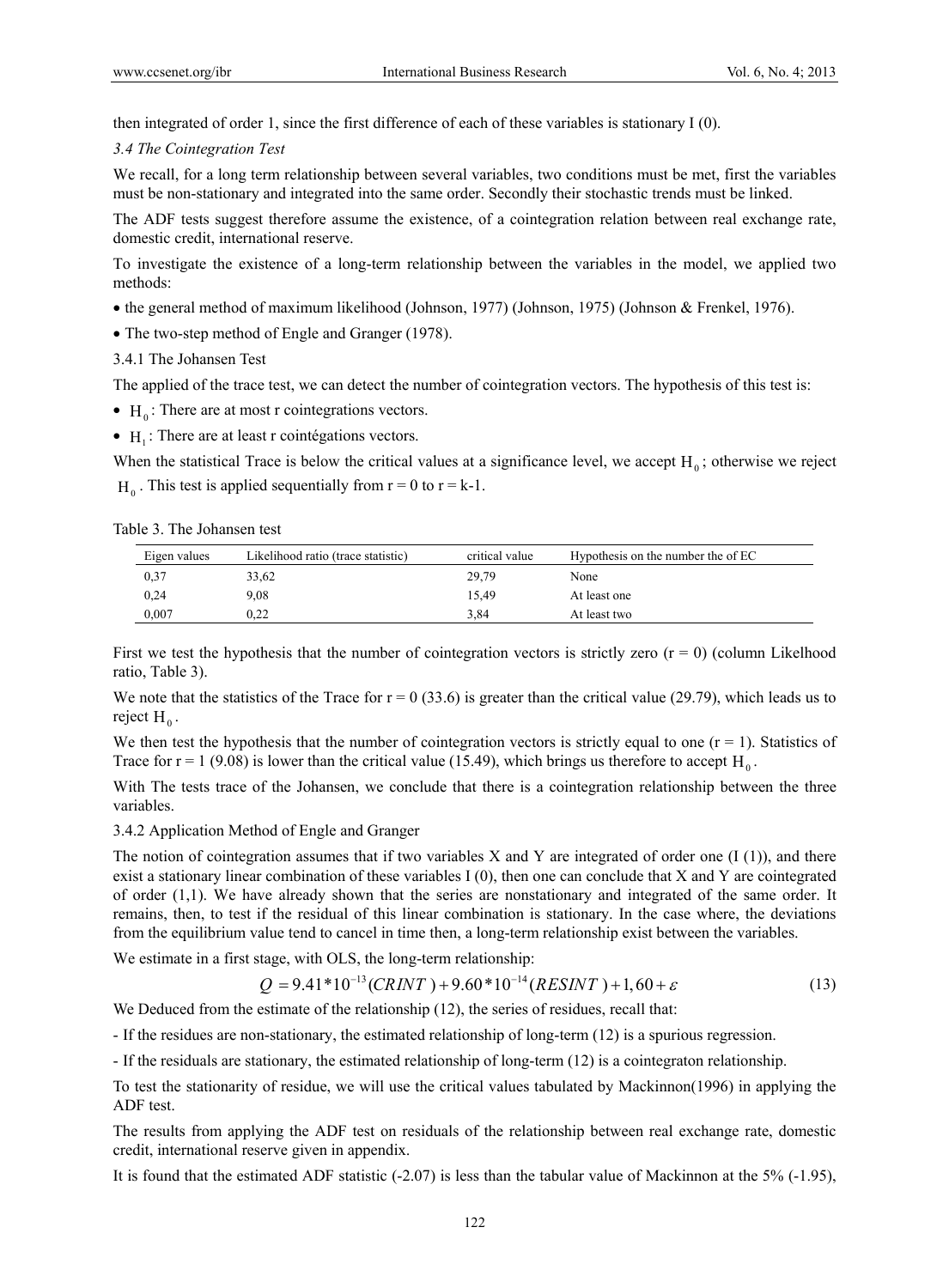this allows us to reject the hypothesis of nonstationarity of residue, where the residuals from the relationship between real exchange rate, domestic credit, international reserve are stationary. Therefore, the variables real exchange rate, domestic credit, international reserve are cointegrated. It is then possible to estimate the error correction model.

#### *3.5 Estimation of ECM*

After we examined the stationarity of the series and cointegration among the variables, we turn to the estimation stage of the model coefficients, but prior to this step, we must verify that the single cointegration relationship is an equation of real exchange rate and thus the other variables are weakly exogenous. For this purpose, we performed a simple test for exogeneity from the estimated VECM model using the Johansen method. This test is carried out through adjustment coefficient associated with the cointegration vectors.

From Table of VECM (Table A4 In appendix), we find that the adjustment parameters associated with the vector cointegration (speed adjustment) are not significant except for are not significant except for the first equation. The weak exogeneity test, we cannot therefore say that the equation (13) above is an equation written in real exchange rate.

After the test of weak exogeneity, we address the step of estimating the parameters of the equation of real exchange rate, according to Engle-Granger (1987) ; the simple method of estimating the long-term relationship between real exchange rate , and the variables domestic credit, the international reserves is to apply the method of ordinary least squares (OLS) regression to the following:

$$
Q_t = \alpha_0 + \alpha_3 (RESINT_t) + \alpha_4 (CRINT_t) + \varepsilon_t
$$
\n(14)

With  $\alpha_0, \alpha_3, \alpha_4$  represent the long-term coefficients.

The estimated parameters of equation (14) by OLS are biased and super convergent because the variables are cointegrated (Davidson & Mackinnon, 1993). To improve estimates, we apply the correction of Stock and Watson (1988); equation (14) becomes:

$$
Q_{t} = \alpha_{0} + \alpha_{3}(RESINT_{t}) + \alpha_{4}(CRINT_{t}) +
$$
\n
$$
\sum_{i= -p}^{p} \Delta(RESINT_{t-i}) + \sum_{i=-p}^{p} \Delta(CRINT_{t-i}) + \varepsilon_{f}
$$
\n(15)

We estimate the coefficients of the long-term relationship of the equation of real exchange rate as follows:

$$
log(Qt) = 1,48+3,03*10-13(RESINTt) + 9,57*10-13(CRINTt) +4,38*10-13  $\Delta (RESINTt)$ (+1) – 9,30*10<sup>-14</sup>  $\Delta (RESINTt)$  – 8,28*10<sup>-13</sup>(RESINT<sub>t</sub>)(-1) +  
1,20*10<sup>-12</sup>  $\Delta (CRINTt)$ (-1) + 5,99*10<sup>-13</sup>  $\Delta (CRINTt)$  + 3,18*10<sup>-12</sup>(CRINT<sub>t</sub>)(+1) +  $\varepsilont$  (16)
$$

From Table A2 in appendix and according to the test of student; we find that all the coefficients of the differential equation (16) are not significant in level except for the present domestic credit.

The study of the relationship of short-term through ECM, allows us to analyze , in one hand, the speed of convergence of real exchange rate towards its equilibrium level of long term and, in other hand, the contribution he contribution of the fundamentals to the short-term dynamics. This brings us to test the significance of the equation parameters following short-term.

$$
\Delta Q_{t} = \phi z_{t-1} + \sum_{i=0}^{p} a_{i} \Delta (RESINT_{t-1}) + \sum_{i=0}^{p} \Delta (CRINT_{t-i}) + \varepsilon_{t}
$$

With

$$
Z_{t-1} = (Q_{t-1}) - (\frac{18}{18} \cdot 41 \cdot 10^{-13} (CRINT) + 9.60 \cdot 10^{-14} (RESINT) + 1,60 + \varepsilon)
$$

With  $Z_{t-1}$  is the residual of the cointegration relationship, and the error correction term (the adjustment term). Model the real exchange rate based on residues from the previous period, the real exchange of a lag period, the intternational reserve and this lag for a period of domestic credit.

$$
\Delta Q_t = 0,01 - 0,05e_{t-1} + 0,14\Delta Q_{t-1} - 1,57 \cdot 10^{-14} \Delta (RESINT_t) + 4,58 \cdot 10^{-13} \Delta (CRINT_t) + \varepsilon_t
$$

The ECM of the equation of our model by the approach of Granger: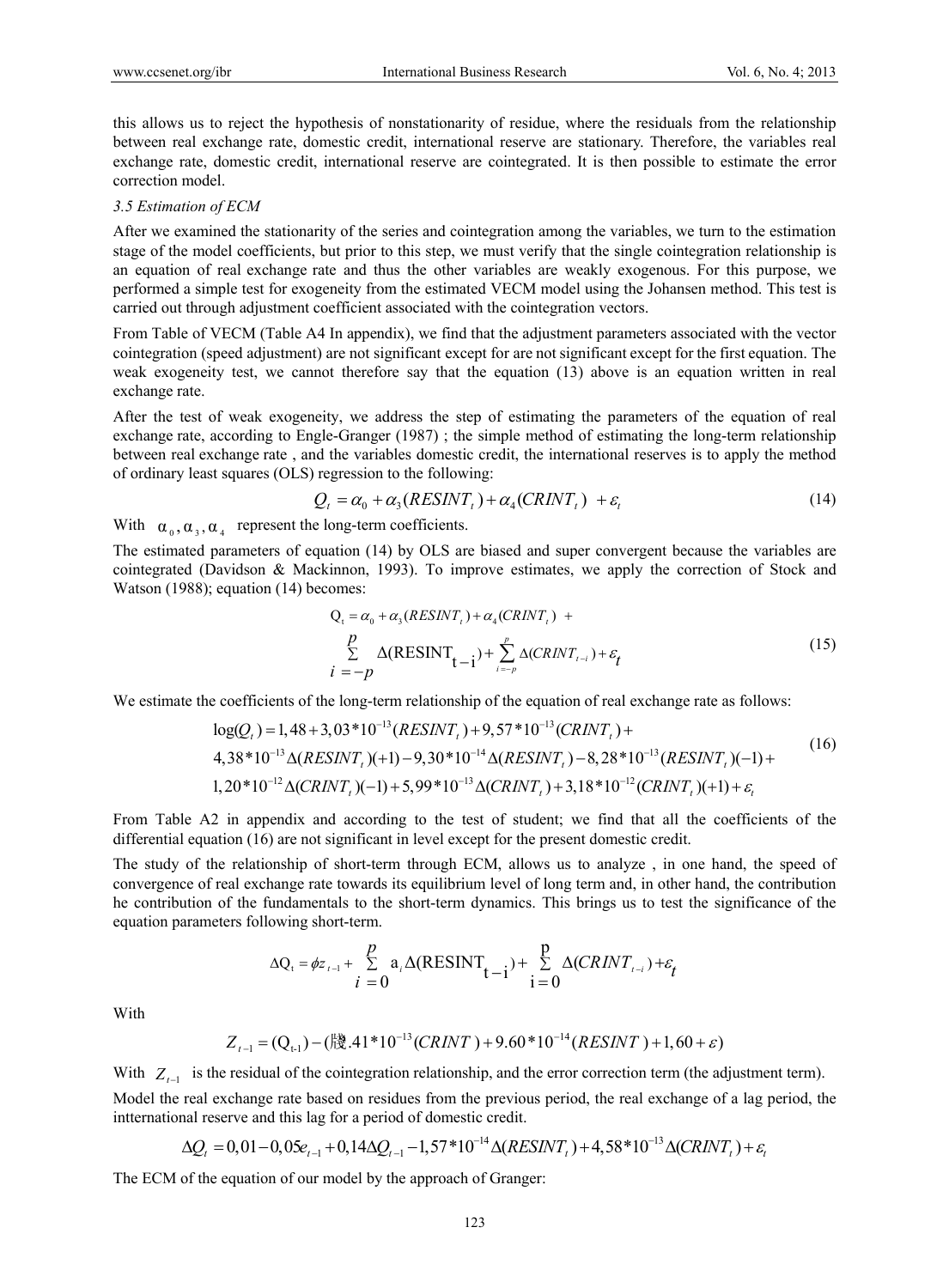We find that the coefficient associated with the restoring force is negative (0.05) and significantly different from zero at 5% (the Student's t exceeds the tabulated value). There is therefore a mechanism for error correction. This mechanism indicates the convergence of trajectories of the series of real exchange rate towards long-term target. Thus, the impact on public spending of Morocco is correct to 5% by effect of feedback.

The calculation of the duration of convergence can be achieved by the following formula:

$$
(1 - \delta) = (1 - |\phi|)^T
$$

With T,  $\varphi$  and  $\delta$  are respectively the number of years, the error correction coefficient and the percentage of shock. We used the inverse of the coefficient of restoring force to calculate the convergence time and we concluded that:

Shock observed during a given year is completely eliminated within twenty years.

We have found by the table of the ECM Granger approach (Appendix Table A3) that all coefficients of variables that explain the real exchange rate are not significant except domestic credit, this allows us to say that there is no relationship of short term between real exchange rate and the international reserve and domestic credit .

The method of Johansen (Appendix Table A4), shows that there is not a short-run relationship between real exchange rate and the explanatory variables of our model. We interpret our long-term equation obtained by the OLS:

$$
Q = 9.41*10^{-13}(CRINT) + 9.60*10^{-14}(RESINT) + 1,60 + \varepsilon
$$

We see the Table A1 in appendix; that all the coefficients of the equation are significant at 5%, and the signs of the coefficients obtained are consistent with economic theory:

- The variable international reserve has a positive sign (the expected sign is positive) that allowed us to conclude that an increase in international reserve unit will result in an appreciation of the exchange rate of  $9.6*10^{-12}$  %.

- The domestic credit has a positive influence on real exchange rate (the expected sign is negative). That allowed us to conclude that an increase in international reserve unit will result in an appreciation of the exchange rate of  $9.41*10^{-10}$ %. This result contradict in the economy theory.

To implement the robustness tests on residuals, stability coefficients, we taken the following steps:

1- Using the Chow test for testing the stability of the coefficients (equalities between the coefficients). This test can be practiced only after determining the sub-periods.

To this end, we'll take two sub-periods:

First Period: 1980-1997, which 17 observations.

Second Period: 1997-2010, which 13 observations.

We recall that this test is based on the following statistic:

$$
Chow = \frac{RSS - RSS_1}{RSS_1} \frac{T_1 + T_2 - 2K}{2K} \to F(K, T_1 + T_2 - 2K)
$$

RSS is the sum of squared residuals for all observations (30 observations), RSS is the sum of squared residuals for the first sub-period and  $K$ : the number of variables.

Under  $H_0$ : equal coefficients against  $H_1$ : instability of the coefficients,

The application of this test gives us the following result:

$$
Chow^c = 66,86 > F^t(2, 26) = 19.46
$$

According to the Chow test, we can conclude that the coefficients are unstable.

2- The residues of our empirical model meet four conditions: normality, stationarity, homoscedasticity and independence between the residuals.

The residues are actually distributed as a normal distribution, the Jarque-Bera test accepts the null hypothesis of normality JB =  $0.56 \prec \chi^2_{0.05}(2) = 5.99$ .

The ADF test on residuals confirms the stationarity of the residuals using the table as critical values of Engle and Yoo (1987) (ADF  $=$  -3.12 estimated is less than the tabulated value which is equal to -2, 67). The White test (1980) accepts the null hypothesis and the homoscedasticity rejects the DW =  $\vec{d} = 0.64$ ;  $\vec{d} \times d_L$  alternative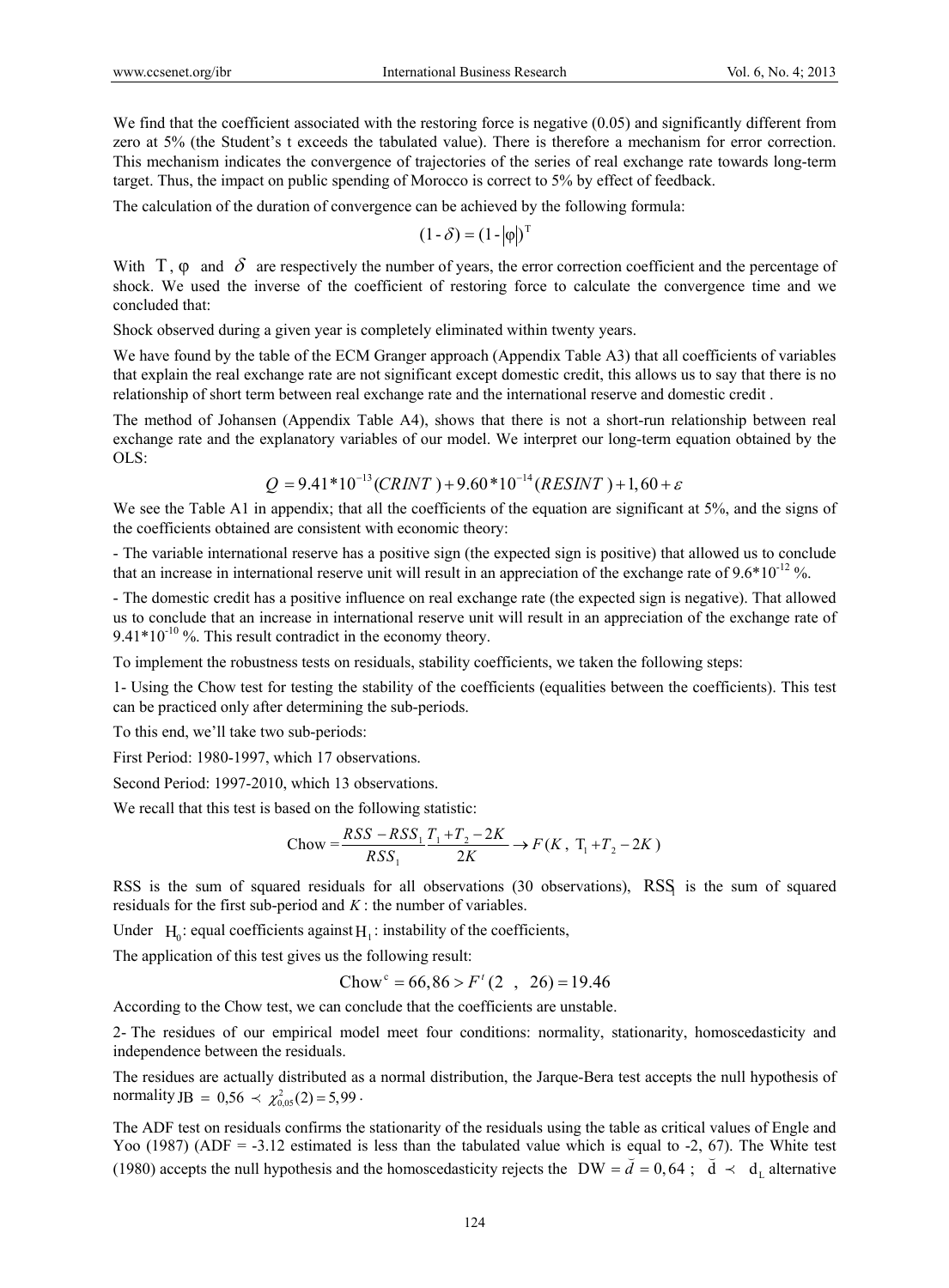hypothesis of hétéroscédasticité. The Durbin-Watson (DW) confirms the dependence of the errors.

3- To confirm that this relationship is generally stable, several tests can be used: tests of recursive residuals, CUSUM and CUSUM squares. This last test we will apply.



Figure 2. CUSUM test applied to the model coefficients

We observe in Figure 2 that the CUSUM leaves the interior corridor from 2004. This test allows us to say that the relationship is unstable.

4- The explanatory power in our model is 35%, this allows us to say that the international reserve, the domestic credit strongly explain real exchange rate during the study period.

According to the statistical study we have treated, we can conclude that our model is generally satisfactory.

### **4. Conclusion**

This paper presents the empirical application of the model of the monetary approach to the balance of payment using the method of co-integration and the ECM model. The results of our study are summarized:

 The variable international reserve has a positive sign (the expected sign is positive) that allowed us to conclude that an increase in international reserve unit will result in an appreciation of the exchange rate of  $9.60*10^{-12}$  %.

 The domestic credit has a positive influence on real exchange rate (the expected sign is négatif). That allowed us to conclude that an increase in international reserve unit will result in an appreciation of the exchange rate of  $9.41*10^{-10}$ %. This result contradict in the economy theory.

# **References**

- Allahoum, A. (2003). *Essai d'Analyse des Déterminants du Taux de change: le cas du Dinar Algérien.* ENSSEA.
- Baffes, J., Elbadawi, I., & O'connel, S. (1999). *Single-Equation Estimation of the Equilibrium Real Exchange Rate*. New York: Oxford University Press. http://dx.doi.org/10.1596/1813-9450-1800
- Balassa, B. (1964). The Purchasing Power of Parity Doctrine: A Reappraisal. *Journal of political Economy, 72*, 584-96. http://dx.doi.org/10.1086/258965

Bourguinat, H. (1997). *Finance internationale* (3rd ed.). Paris: PUF.

Bresson, G., & Pirotte, A. (1995). *Econométrie des séries temporelles.* Paris: PUF.

Davidson, R., & Mckinnon, J. (1993). *Estimation and Inference in Econometrics.* Oxford University Press.

- Dickey, D, D., & Fuller, W. (1981). likelihood ratio statistics for autoregressive time series with a unit root. *Econometrica, 49*. http://dx.doi.org/10.2307/1912517
- Dornbusch, R. (s.d.). Expectations and exchange rate dynamics. *Journal of political Economy, 84*(6), 1976. http://dx.doi.org/10.1086/260506
- Dornbush, R. (1973). Currency depreciation, horarding and relative prices. *Journal of political Economy, 81*, 893-915. http://dx.doi.org/10.1086/260087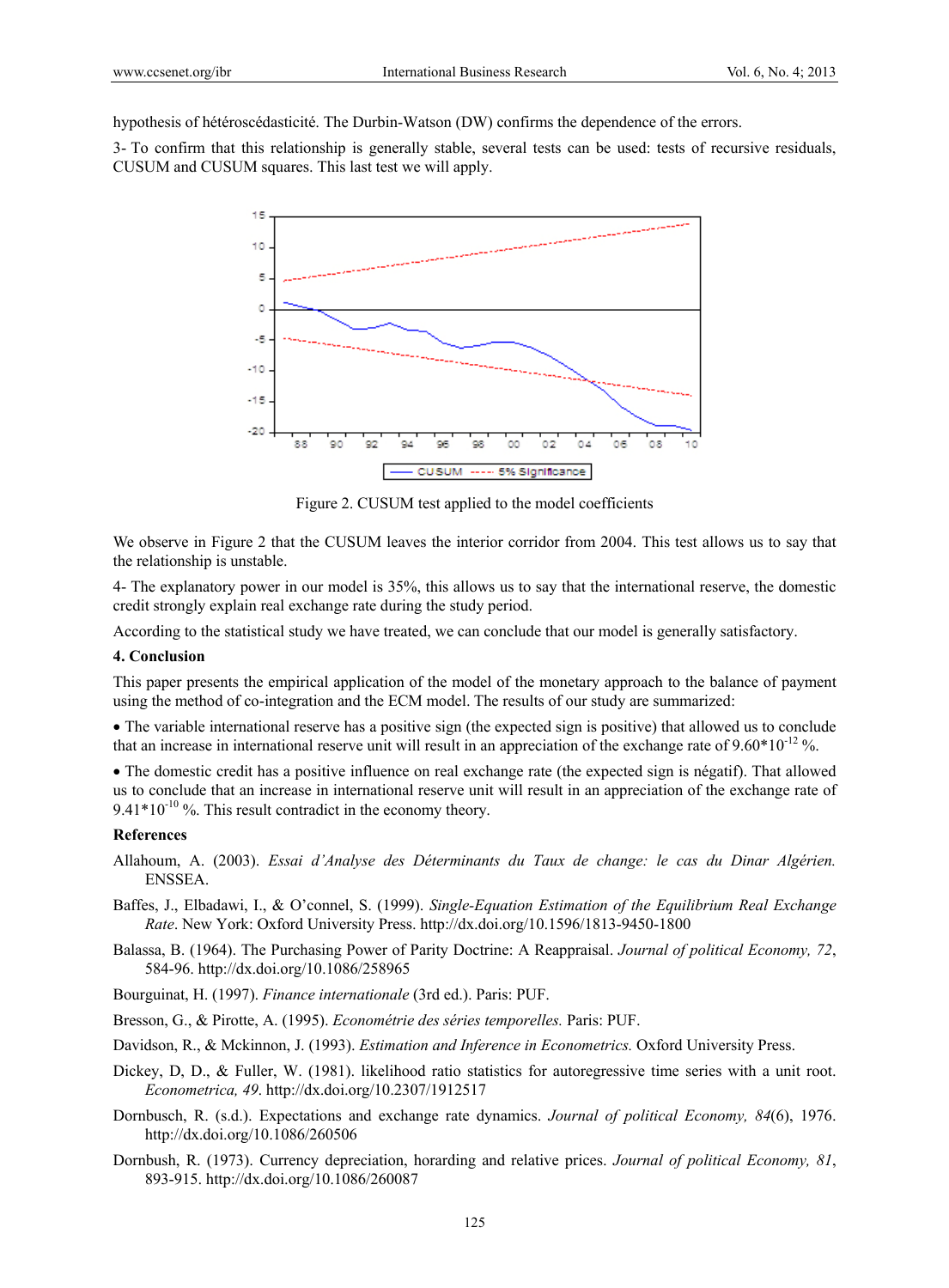- Edwards, S. (1989). *Real Exchange Rates, Devaluation and Ajustement-Exchange Rate Policy in Developing Countries.* Massachussets: MIT Press.
- EkomiI, J. (2000). la dévaluation des francs CFA et l'approche monétaire de Ia balance des paiements (le cas du Gabon). *Cahiers du SISERA*.
- Engle, R., & Granger, C. (1987). co integration and error correction: Representation, estimation and testing. *Econometrica, 55*. http://dx.doi.org/10.2307/1913236
- Engle, R., & Yoo, S. (1987). Forecasting and Testing in Cointegrated Systems error. *Journal of econometrics*. http://dx.doi.org/10.1016/0304-4076(87)90085-6
- Greffe, X. (1991). *Politique économique.* Paris: 2è edition Economica.
- Hellier, J. (1994). *Macroeconomic.* Paris: PUF.
- Johansen, S. (1988). Estimation and Hypothesis Testing of Cointegration Vectors in Gaussian Vector Autoregressive Models. *Econometrica*.
- Johansen, S. (1991). Statistical Analysis of Cointegration Vectors. *Journal of Economic Dynamics and control*.
- Johansen, S., & Juselius, K. (1990). *Maximum Likelihood Estimation and Inferences on cointegration with Application to the Demand for Money.* Oxford: Oxford Bulletin of Economics and Statistics.
- Johnson, H. (1975). *The Monetary approach of payments theory: a diagrammatic analysis.* Manchester School. http://dx.doi.org/10.1111/j.1467-9957.1975.tb01225.x
- Johnson, H. (1977). The Monetary approach to the balance of payments, a non-technical guid. *Journal of International Economics, 7*(3), 251-268. http://dx.doi.org/10.1016/0022-1996(77)90039-3
- Johnson, H., & Frenkel, J. (1976). *The Monetary approach to the balance of payments.* London: Allen and Unwin.
- Mohamed, K. (2003). *Analyse de l'évolution du taux de change du dinar en rapport avec l'ajustement structurel de l'économie algérienne*. Thèse de doctorat.
- Mundell, R. A. (1960). The Monetary dynamics of international adjustment under fixed and floating exchange rate. *Quaterly Journal of Economics, 74*, 227-257. http://dx.doi.org/10.2307/1884252
- Mussa, M. L. (1974). A monetary Approach to Balance payments Analysis. *Journal of money, credit and Banking, 6*, 333-351. http://dx.doi.org/10.2307/1991173
- Neme, C. (1991). *Economic internationale.* Paris: Litec Economic.
- Polack, J. (1958). Monetary Analysis of Income Formation and payments Problems. *IMF Staff Papers*, *VI*.
- Polack, J., & Argy, Y. (1971). Credit Policy and Balance of Payment. *IMF Staff Papers*.
- Sandrine, L., & Valérie, M. (2002). Econométrie des séries temporelles macroéconomiques et financière. *Economica*.
- Stock, J., & Watson, M. (1988). Testing for Common Trends. *Journal of the American Statistical Association*. http://dx.doi.org/10.1080/01621459.1988.10478707
- Taline, K. (2005). *The Equilibrium Real Exchange Rate in a commodity Exporting Country: Algeria's Experience.* IMF.
- White, H. (1980). A Heteroskedasticity-Consistant Covariance Estimator and a Direct Test for Heteroskedasticity. *Econometrica*. http://dx.doi.org/10.2307/1912934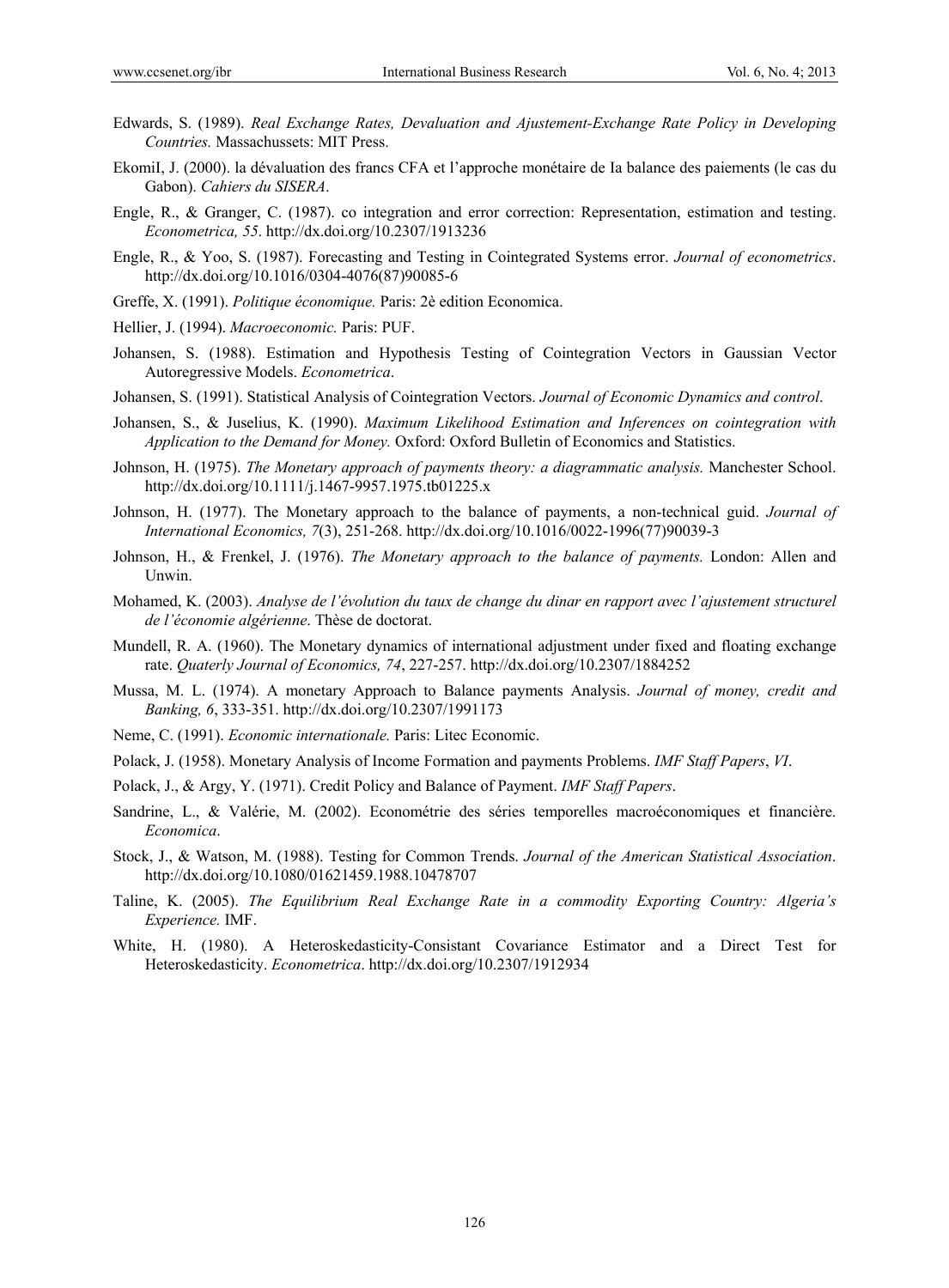# **Appendix**

Table A1. TCR estimation with OLS

| Dependent Variable: TCR    |             |                       |             |          |
|----------------------------|-------------|-----------------------|-------------|----------|
| Method: Least Squares      |             |                       |             |          |
| Date: 05/01/12 Time: 15:59 |             |                       |             |          |
| Sample: 1980 2010          |             |                       |             |          |
| Included observations: 31  |             |                       |             |          |
| Variable                   | Coefficient | Std. Error            | t-Statistic | Prob.    |
| $\mathcal{C}$              | 1.606778    | 0.108351              | 14.82932    | 0.0000   |
| RE                         | 9.60E-14    | 2.29E-14              | 4.191555    | 0.0003   |
| CI.                        | 9.41E-13    | 1.09E-13              | 8.597891    | 0.0000   |
| R-squared                  | 0.731568    | Mean dependent var    |             | 2.261682 |
| Adjusted R-squared         | 0.712394    | S.D. dependent var    |             | 0.641175 |
| S.E. of regression         | 0.343855    | Akaike info criterion |             | 0.794573 |
| Sum squared resid          | 3.310618    | Schwarz criterion     |             | 0.933346 |
| Log likelihood             | -9.315883   | Hannan-Quinn criter.  |             | 0.839810 |
| F-statistic                | 38.15472    | Durbin-Watson stat    |             | 0.487191 |
| Prob(F-statistic)          | 0.000000    |                       |             |          |

## Table A2. TCR estimation with Granger method

| Dependent Variable: TCR                     |             |                       |             |          |
|---------------------------------------------|-------------|-----------------------|-------------|----------|
| Method: Least Squares                       |             |                       |             |          |
| Date: 05/01/12 Time: 13:47                  |             |                       |             |          |
| Sample (adjusted): 1980 2009                |             |                       |             |          |
| Included observations: 30 after adjustments |             |                       |             |          |
| Variable                                    | Coefficient | Std. Error            | t-Statistic | Prob.    |
| $\mathcal{C}$                               | 1.482037    | 0.105611              | 14.03291    | 0.0000   |
| <b>RE</b>                                   | 3.03E-13    | 2.27E-13              | 1.335566    | 0.1960   |
| CI.                                         | 9.57E-13    | 1.51E-13              | 6.325302    | 0.0000   |
| D(RE(1))                                    | 4.38E-13    | 2.81E-13              | 1.556851    | 0.1344   |
| D(RE)                                       | $-9.30E-14$ | 3.37E-13              | $-0.275949$ | 0.7853   |
| $D(RE(-1))$                                 | $-8.28E-13$ | 8.60E-13              | $-0.963049$ | 0.3465   |
| $D(Cl(-1))$                                 | 1.20E-13    | 4.36E-13              | 0.275446    | 0.7857   |
| D(CI)                                       | 5.99E-13    | 5.12E-13              | 1.168964    | 0.2555   |
| D(Cl(1))                                    | 1.18E-12    | 3.98E-13              | 2.967368    | 0.0073   |
| S.E. of regression                          | 0.308067    | Akaike info criterion |             | 0.726328 |
| Sum squared resid                           | 1.993014    | Schwarz criterion     |             | 1.146687 |
| Log likelihood                              | $-1.894915$ | Hannan-Quinn criter.  |             | 0.860804 |
| Durbin-Watson stat                          | 0.711874    |                       |             |          |

# Table A3. ECM estimation with Granger method

| Dependent Variable: D(TCR)                          |             |                       |             |             |  |  |
|-----------------------------------------------------|-------------|-----------------------|-------------|-------------|--|--|
| Method: Least Squares                               |             |                       |             |             |  |  |
| Date: 05/03/12 Time: 18:54                          |             |                       |             |             |  |  |
| Sample(adjusted): 1977 2010                         |             |                       |             |             |  |  |
| Included observations: 34 after adjusting endpoints |             |                       |             |             |  |  |
| Variable                                            | Coefficient | Std. Error            | t-Statistic | Prob.       |  |  |
| C                                                   | 0.019400    | 0.046658              | 0.415794    | 0.6806      |  |  |
| $KK(-1)$                                            | $-0.053090$ | 0.151476              | $-0.350488$ | 0.7285      |  |  |
| $D(TCR(-1))$                                        | $-0.148330$ | 0.182914              | $-0.810928$ | 0.4240      |  |  |
| D(RE)                                               | $-1.57E-14$ | 9.86E-14              | $-0.159727$ | 0.8742      |  |  |
| D(CI)                                               | 4.85E-13    | $2.26E-13$            | 2.142662    | 0.0407      |  |  |
| R-squared                                           | 0.351620    | Mean dependent var    |             | $-0.000528$ |  |  |
| Adjusted R-squared                                  | 0.262188    | S.D. dependent var    |             | 0.241460    |  |  |
| S.E. of regression                                  | 0.207404    | Akaike info criterion |             | $-0.173239$ |  |  |
| Sum squared resid                                   | 1.247482    | Schwarz criterion     |             | 0.051226    |  |  |
| Log likelihood                                      | 7.945061    | F-statistic           |             | 3.931709    |  |  |
| Durbin-Watson stat                                  | 1.803594    | Prob(F-statistic)     |             | 0.011396    |  |  |